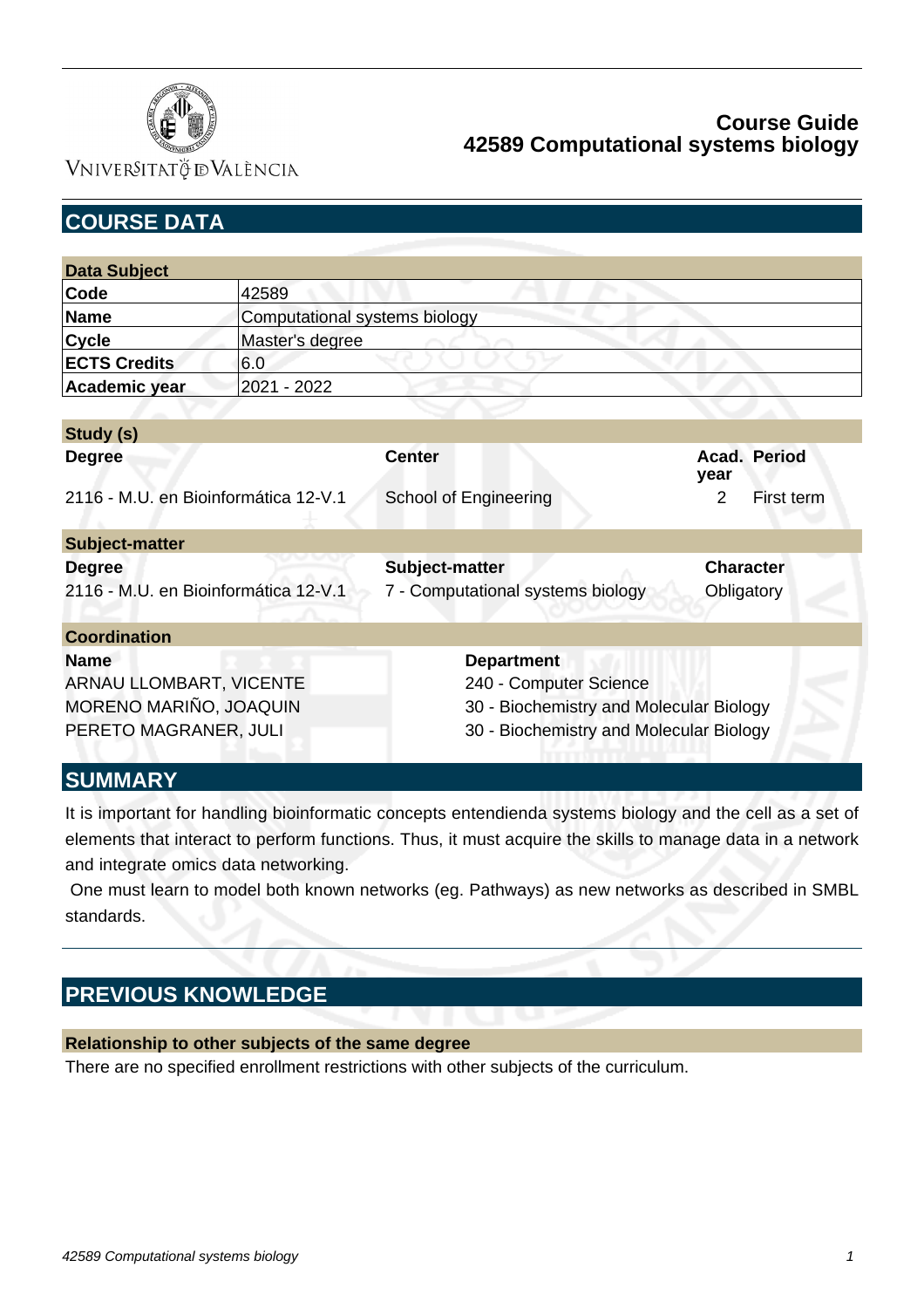

### Vniver§itatğ dValència

#### **Other requirements**

Graph theory. Basic concepts in biochemistry (metabolism, intra- and intercellular signaling), molecular biology (macromolecule structure and interactions) and molecular genetics

## **OUTCOMES**

#### **2116 - M.U. en Bioinformática 12-V.1**

- Students can apply the knowledge acquired and their ability to solve problems in new or unfamiliar environments within broader (or multidisciplinary) contexts related to their field of study.
- Students are able to integrate knowledge and handle the complexity of formulating judgments based on information that, while being incomplete or limited, includes reflection on social and ethical responsibilities linked to the application of their knowledge and judgments.
- Students can communicate their conclusions, and the knowledge and rationale underpinning these, to specialist and non-specialist audiences, clearly and unambiguously.
- Students have the learning skills that will allow them to continue studying in a way that will be largely self-directed or autonomous.
- Be able to access the information required (databases, scientific articles, etc.) and to interpret and use it sensibly.
- Students have the knowledge and understanding that provide a basis or an opportunity for originality in developing and/or applying ideas, often within a research context.
- Be able to access to information tools in other areas of knowledge and use them properly.
- To be able to assess the need to complete the scientific, historical, language, informatics, literature, ethics, social and human background in general, attending conferences, courses or doing complementary activities, self-assessing the contribution of these activities towards a comprehensive development.
- Desarrollar la iniciativa personal y ser capaces de realizar una toma rápida y eficaz de decisiones en su labor profesional y/o investigadora.
- Trabajar en equipo con eficiencia en su labor profesional y/o investigadora y con personas de diferente procedencia.
- Manejar conceptos de biología de sistemas y entender la célula como un conjunto de elementos que interactúan para llevar a cabo funciones.
- Adquirir los conocimientos para manejar datos en forma de red e integrar datos ómicos en redes así como modelar tanto redes conocidas (p. ej. pathways) como redes nuevas descritas en estándares como SMBL.

1) Operating systems biology concepts and understand the cell as a set of elements that interact to perform functions.

2) Acquire the skills to manage data in a network and integrate omics data networking.

3) Model both known networks (eg. Pathways) as new networks as described in standards SMBL.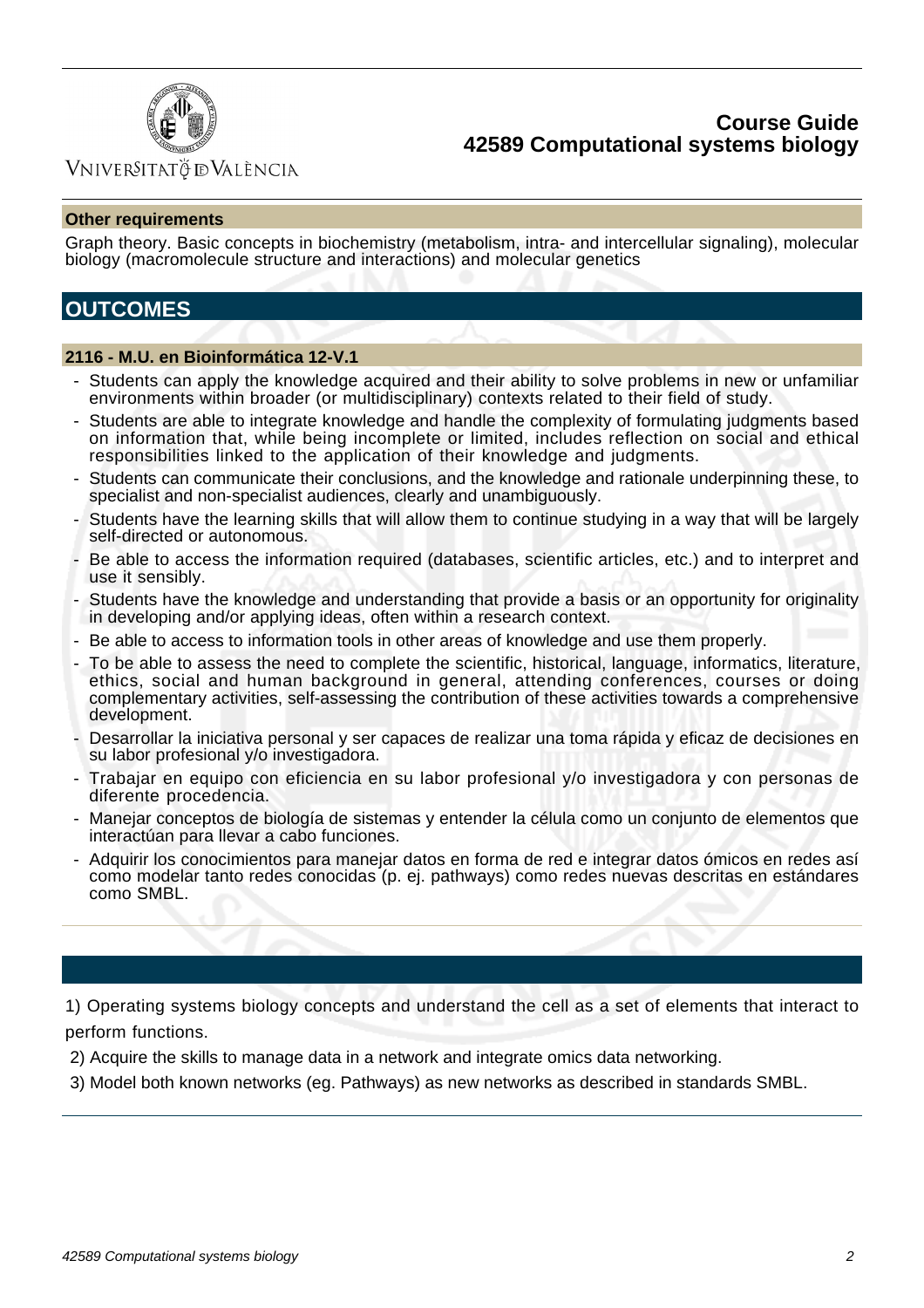

VNIVERSITATÖ ID VALÈNCIA

# **DESCRIPTION OF CONTENTS**

#### **1. Databases with information specific to systems biology.**

Introduction to biological modeling system SMBL (http://sbml.org). Databases with information specific to systems biology. Standards for systems biology (SMBL)

#### **2. Biological Networks: interactome, transcriptional networks, coexpression networks**

Introduction to networks of interactions between proteins. Introducing the gene coexpression analysis.

#### **3. Biological networks (2): metabolicnetworks**

Introduction tometabolic databases. Stoichiometric analysis and constraint-based modelling. Genome-scale modeling

#### **4. Modeling.**

Models: concept and classification. Models in time-dependent differential equations. Steady state and stability. Bifurcations and dynamic chaos. Examples of models of functional circuits: homeostatic, signal perception and oscillating.

#### **5. Tools for visualization and analysis of biological networks(Cytoscape)**

Introduction to Cytoscapesoftware(http://www.cytoscape.org/)

## **WORKLOAD**

| <b>ACTIVITY</b>                              | <b>Hours</b> | % To be attended |
|----------------------------------------------|--------------|------------------|
| Theory classes                               | 21,00        | 100              |
| Laboratory practices                         | 9,00         | 100              |
| Attendance at events and external activities | 10,00        |                  |
| Development of group work                    | 10,00        |                  |
| Development of individual work               | 20,00        |                  |
| Study and independent work                   | 20,00        |                  |
| Readings supplementary material              | 20,00        |                  |
| Preparation of evaluation activities         | 15,00        |                  |
| <b>Preparing lectures</b>                    | 25,00        |                  |
| Preparation of practical classes and problem | 20,00        |                  |
| Resolution of case studies                   | 10,00        |                  |
| TOTAL                                        | 180,00       |                  |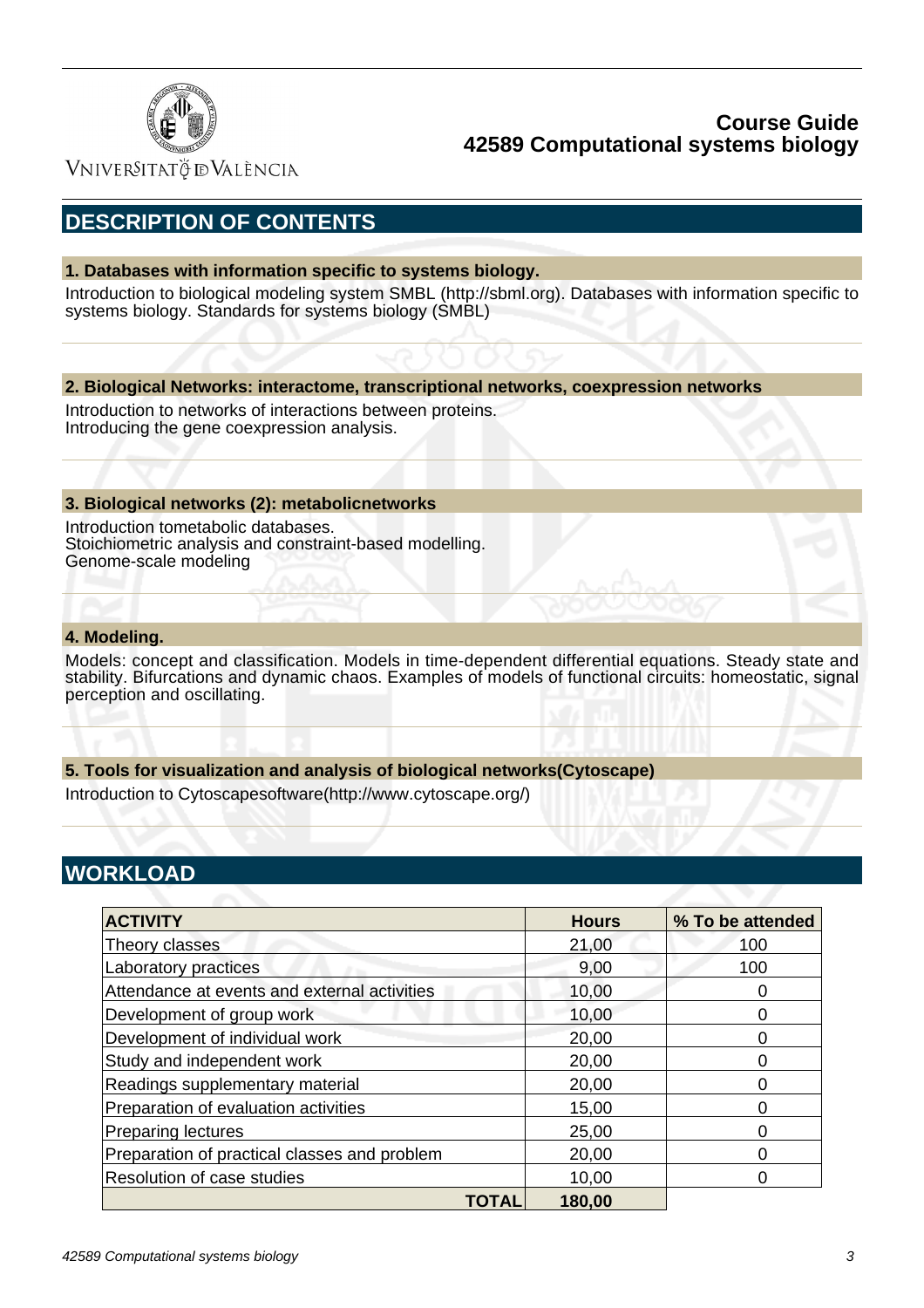

Vniver§itatğ dValència

# **TEACHING METHODOLOGY**

MD1 - Task training of the teaching-learning environment interaction in the classroom through expository sessions. Previous assignments include preparation (information search, reading texts supplied by teachers), teaching sessions themselves and the later work of deepening.

MD2 - Learning through problem solving and case studies, through which it is acquiring skills on different aspects of materials and subjects.

MD3 - Activities labs. Include preparation, implementation of the monitoring practices and teacher support, online freelance work and reporting practices.

MD4 - Cross-disciplinary skills. Include attendance at courses, conferences or round tables organized by the CEC of the Master and / or conduct of a bibliographic work on issues that contribute to the integral. It produces a report of activities.

## **EVALUATION**

In the two calls:

SE1 Continuous assessment: minimum 5 and maximum 15.

SE2 Activities: minimum 10 and maximum 40.

SE3 Laboratory: minimum 25 and maximum 50.

SE4 Exams: minimum 0 and maximum 50.

## **REFERENCES**

#### **Basic**

- Analysis of Biological Networks Björn H. Junker, Falk Schreiber
- http://books.google.es/books?id=YeXLbClh1SIC&printsec=frontcover&dq=biological+networks&hl=en &sa=X&ei=9TXoUeCQIsffOPu0gZAO&redir\_esc=y
- Handbook on Biological Networks Stefano Boccaletti http://books.google.es/books?id=0T6w9gbAvq4C&printsec=frontcover#v=onepage&q&f=false

# **ADDENDUM COVID-19**